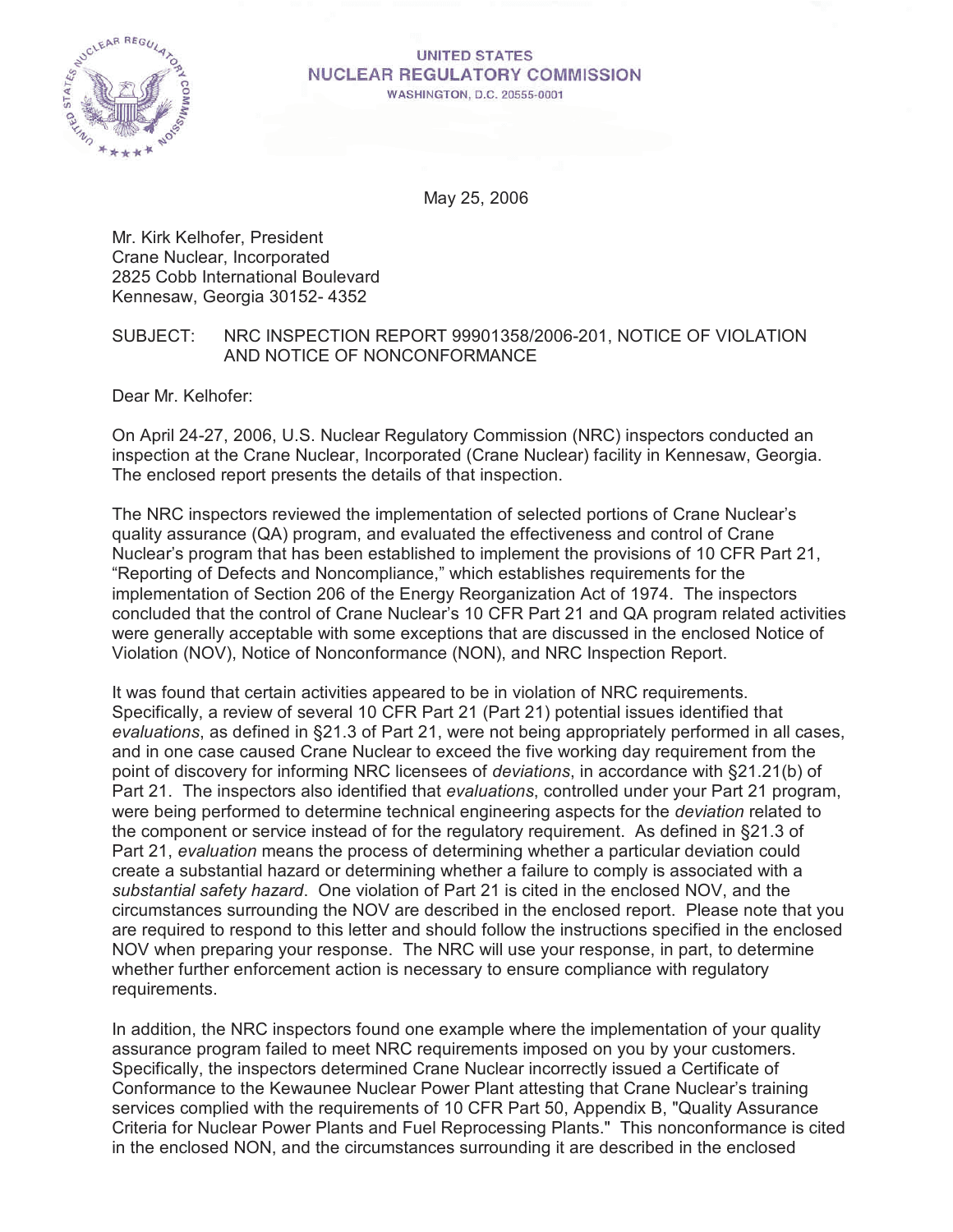Mr. K. Kelhofer - 2 -

report. You are requested to respond to the nonconformance and should follow the instructions specified in the enclosed NON when preparing your response.

In accordance with 10 CFR 2.390 of the NRC's "Public inspections, exemptions, requests for withholding," a copy of this letter and its enclosures will be placed in the NRC's Public Document Room (PDR).

Sincerely,

#### *(Original /s/ by Michael E. Mayfield)*

Michael E. Mayfield, Director Division of Engineering Office of Nuclear Reactor Regulation

Docket No.: 99901358

- Enclosures: 1. Notice of Violation
	- 2. Notice of Nonconformance
	- 3. Inspection Report 99901358/2006-201
- cc w/encl: Mr. Stephen H. Fowler, QA Manager Crane Nuclear, Incorporated 2825 Cobb International Boulevard Kennesaw, Georgia 30152-4352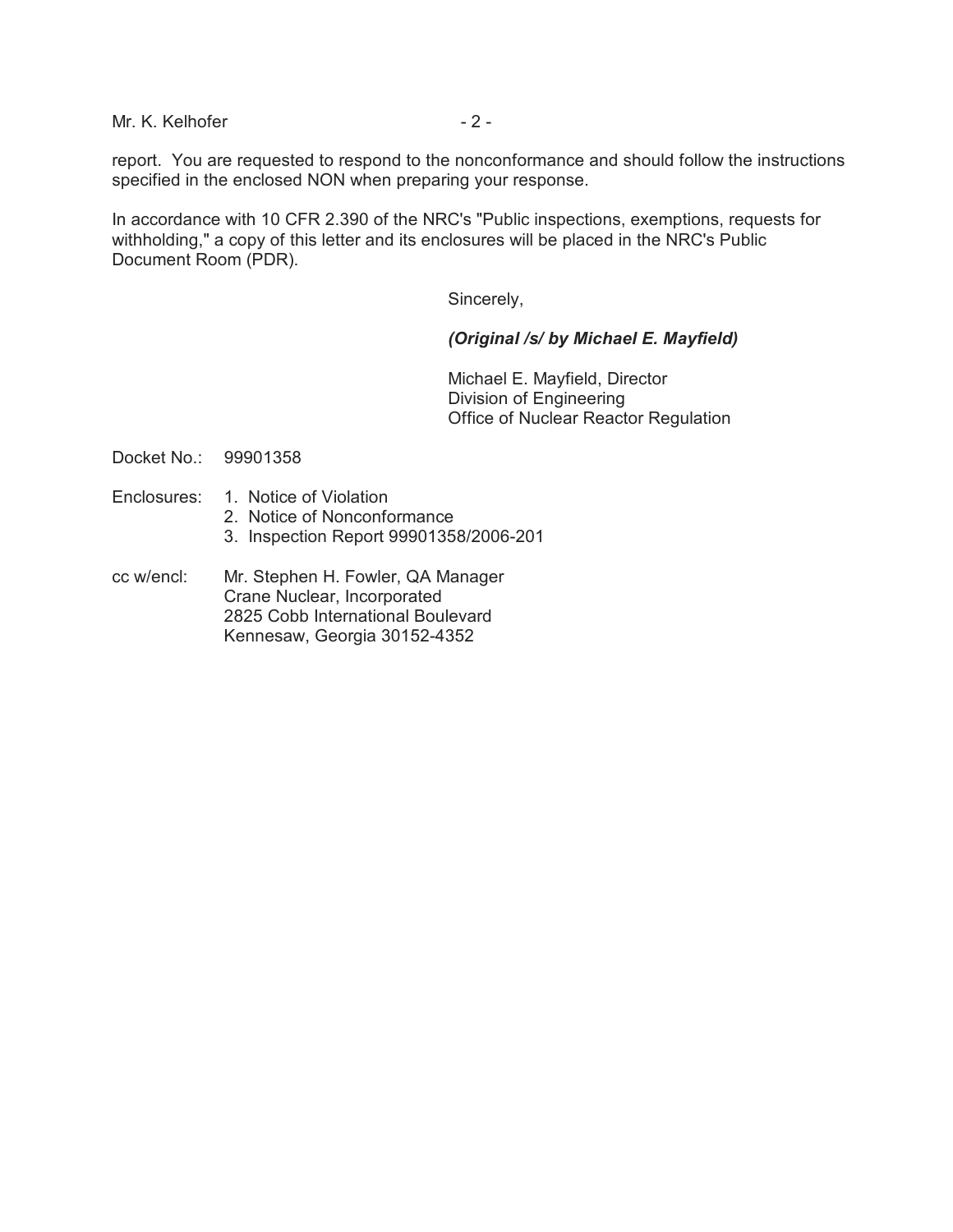Mr. K. Kelhofer - 2 -

in the enclosed NON, and the circumstances surrounding it are described in the enclosed report. You are requested to respond to the nonconformance and should follow the instructions specified in the enclosed NON when preparing your response.

In accordance with 10 CFR 2.390 of the NRC's "Public inspections, exemptions, requests for withholding," a copy of this letter and its enclosures will be placed in the NRC's Public Document Room (PDR).

Sincerely,

#### *(Original /s/ by Michael E. Mayfield)*

Michael E. Mayfield, Director Division of Engineering Office of Nuclear Reactor Regulation

Docket No.: 99901358

- Enclosures: 1. Notice of Violation
	- 2. Notice of Nonconformance
	- 3. Inspection Report 99901358/2006-201
- cc w/encl: Mr. Stephen H. Fowler, QA Manager Crane Nuclear, Incorporated 2825 Cobb International Boulevard Kennesaw, Georgia 30152-4352

DISTRIBUTION: **GCCwalina** SDennis VEHall JACrutchley(signed copy) BDavis JJPetrosino (signed copy) HGHamzehee **PCPrescott** 

#### **ADAMS ACCESSION NUMBER: ML061460006** ADAMS TEMPLATE: NRR-106 ADAMS Availability/Sensitivity: # Publicly Available 9 Non-Publicly Available 9 Sensitive #Non-Sensitive

| ADAMS AVailability/Sensitivity: ■ Publiciy Available<br>9 Non-Publicty Available<br>9 Sensitive<br>■NON-SENSITIVE |            |          |                |                              |                  |           |  |
|-------------------------------------------------------------------------------------------------------------------|------------|----------|----------------|------------------------------|------------------|-----------|--|
| <b>OFC</b>                                                                                                        | DE:NRR     | DE:NRR   | DE:NRR         | DE:NRR                       | DE:NRR           | D:DE:NRR  |  |
| <b>NAME</b>                                                                                                       | JPetrosino | VHall    | <b>SDennis</b> | GCwalina (JPetrosino for GC) | <b>DThatcher</b> | MMayfield |  |
| <b>DATE</b>                                                                                                       | 05/22/06   | 05/22/06 | 05/22/06       | 05/22/06                     | 05/23/06         | 05/25/06  |  |

#### **OFFICIAL RECORD COPY**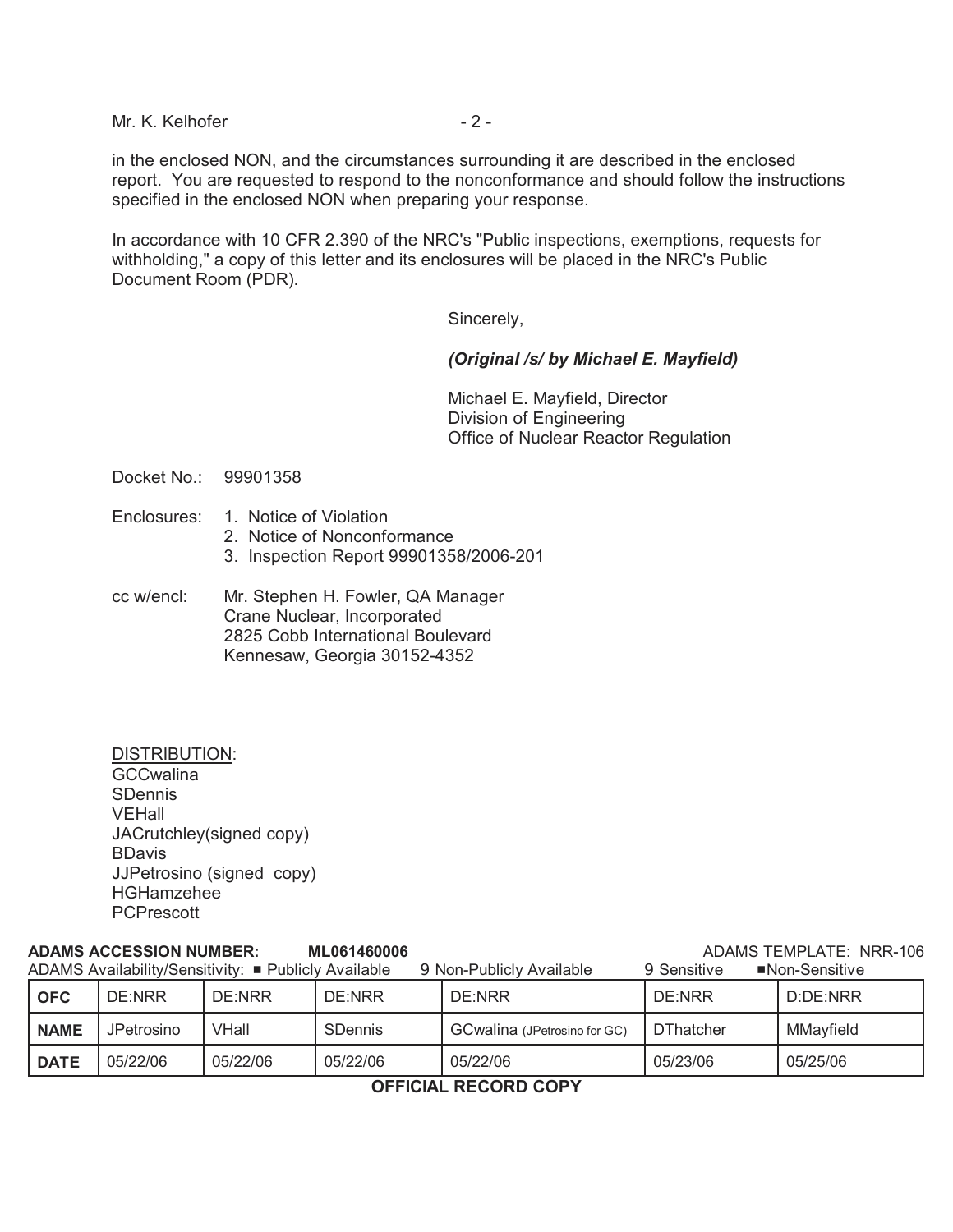## **NOTICE OF VIOLATION**

2825 Cobb International Boulevard Kennesaw, Georgia 30152- 4352

Crane Nuclear, Incorporated Inspection Report 99901358/2006-201

During a U.S. Nuclear Regulatory Commission (NRC) inspection conducted from April 24 through April 27, 2006, a violation of NRC requirements was identified. In accordance with the NRC Enforcement Policy, the violation is listed below:

Section 21.21, "Notification of failure to comply or existence of a defect and its evaluation," of 10 CFR Part 21, requires, in part, each individual, or other entity subject to 10 CFR Part 21 to adopt appropriate procedures to (1) evaluate deviations and failures to comply to identify defects and failures to comply associated with substantial safety hazards as soon as practicable, and, except as provided in paragraph §21.21(a)(2) of 10 CFR Part 21, in all cases within 60 days of discovery, in order to identify a reportable defect or failure to comply that could create a substantial safety hazard, were it to remain uncorrected, and (2) ensure that if an evaluation of an identified deviation or failure to comply potentially associated with a substantial safety hazard cannot be completed within 60 days from discovery of the deviation or failure to comply, an interim report is prepared and submitted to the Commission through a director or responsible officer or designated person as discussed in §21.21(d)(5) . . .

(b) If the deviation or failure to comply is discovered by a supplier of basic components, or services associated with basic components, and the supplier determines that it does not have the capability to perform the evaluation to determine if a defect exists, then the supplier must inform the purchasers or affected licensees within five working days of this determination so that the purchasers or affected licensees may evaluate the deviation or failure to comply, pursuant to §21.21(a).

Contrary to the above, as of April 24, 2006:

Crane Nuclear, Incorporated, (Crane Nuclear) failed to perform the required evaluation, as defined in §21.3, of a deviation that was identified in Crane Nuclear's Corrective Action Report 157, regarding strain gages used in Crane Nuclear's Easy Torque Thrust™ Sensors. Crane noted that the gages had torque gage factors outside of their original range, but did not correctly characterize this anomaly as a deviation. As a result, Crane Nuclear did not perform the required Part 21 evaluation, or inform their customers of the deviation pursuant to the requirements of Part 21. Violation 99901358/2006-201-01.

This is a Severity Level IV violation (Supplement VII).

Pursuant to the provisions of 10 CFR 2.201, "Notice of Violation," Crane Nuclear, Incorporated is hereby required to submit a written statement or explanation to the U.S. Nuclear Regulatory Commission, ATTN: Document Control Desk, Washington, D.C. 20555-0001, with a copy to the Director, Division of Engineering, Office of Nuclear Reactor Regulation, within 30 days of the date of the letter transmitting this Notice of Violation.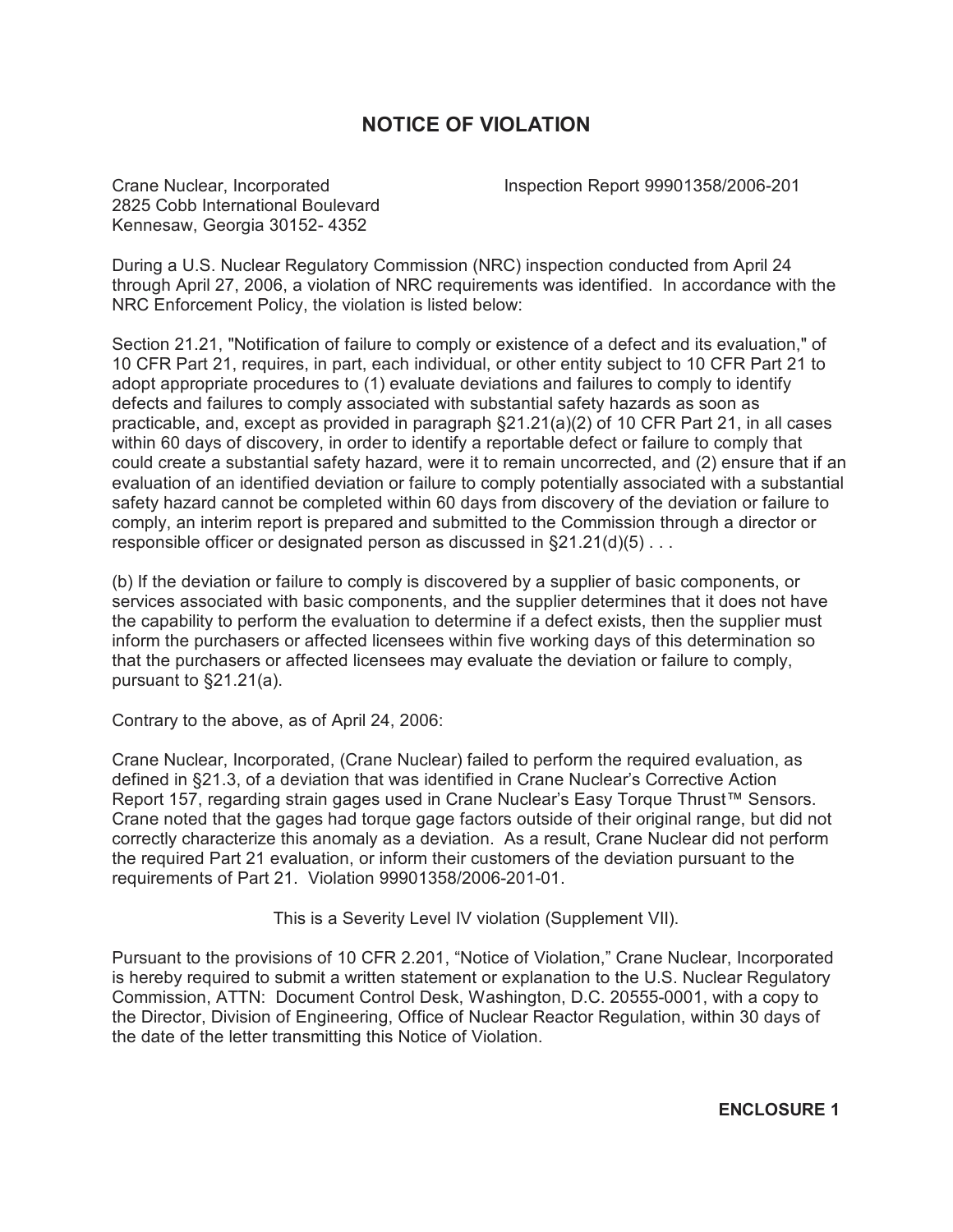This reply should be clearly marked as a "Reply to a Notice of Violation" and should include: (1) the reason for the violation, or, if contested, the basis for disputing the violation; (2) the corrective steps that have been taken and the results achieved; (3) the corrective steps that will be taken to avoid further violations; and (4) the date when full compliance will be achieved. Your response may reference or include previous docketed correspondence, if the correspondence adequately addresses the required response. Where good cause is shown, consideration will be given to extending the response time.

Dated at Rockville, Maryland this 25th day of May 2006.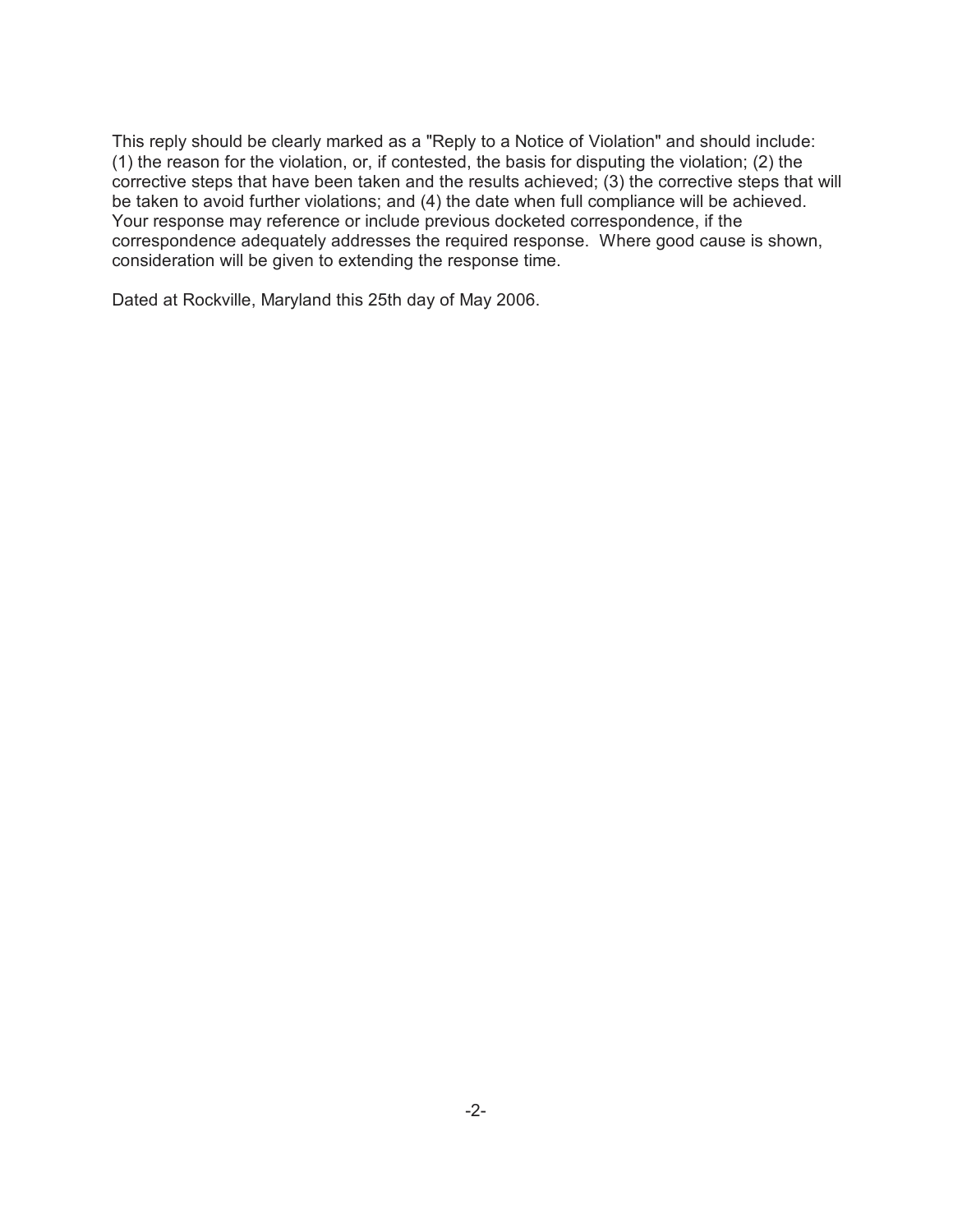### **NOTICE OF NONCONFORMANCE**

2825 Cobb International Boulevard Kennesaw, Georgia 30152- 4352

Crane Nuclear, Incorporated Inspection Report 99901358/2006-201

Based on the results of an inspection conducted on April 24 through April 27, 2006, it appeared that certain Crane Nuclear, Incorporated (Crane Nuclear) activities were not conducted in accordance with NRC requirements which were contractually imposed upon Crane Nuclear by NRC licensees.

Criterion VII, "Control of Purchased Material, Equipment, and Services," of Appendix B, "Quality Assurance Criteria for Nuclear Power Plants and Fuel Reprocessing Plants," to 10 CFR Part 50, requires, in part:

. . .measures shall be established to assure that purchased material, equipment, and services, whether purchased directly or through contractors and subcontractors, conform to the procurement documents. These measures shall include provisions, as appropriate, for source evaluation and selection, objective evidence of quality furnished by the contractor or subcontractor. . .Documentary evidence that material and equipment conform to the procurement requirements shall be available at the nuclear power plant or fuel reprocessing plant site prior to installation or use of such material and equipment. This documentary evidence shall be retained at the nuclear power plant or fuel reprocessing plant site and shall be sufficient to identify the specific requirements, such as codes, standards, or specifications, met by the purchased material and equipment . . .

Contrary to the above, a Crane Nuclear "Certificate of Conformance (CofC)," dated July 8, 2004, provided documented objective evidence attesting to Nuclear Management Company (NMC), regarding NMC Purchase Order (PO) P201345, that training services were in compliance with the PO, when in fact they were not. Crane Nuclear provided "air-operated valve data acquisition and basic analysis" training services which were not in compliance with the NMC-imposed safety-related contractual 10 CFR 50 Appendix B requirement.

Please provide a written statement or explanation to the U.S. Nuclear Regulatory Commission, ATTN: Document Control Desk, Washington, D.C. 20555-0001, with a copy to the Director, Division of Engineering, Office of Nuclear Reactor Regulation, within 30 days of the date of the letter transmitting this Notice of Nonconformance. This reply should be clearly marked as a "Reply to a Notice of Nonconformance" and should include: (1) a description of steps that have been or will be taken to correct this item; (2) a description of steps that have been or will be taken to prevent recurrence; and (3) the dates your corrective action and preventive measures were or will be completed.

Dated at Rockville, Maryland this 25th day of May 2006.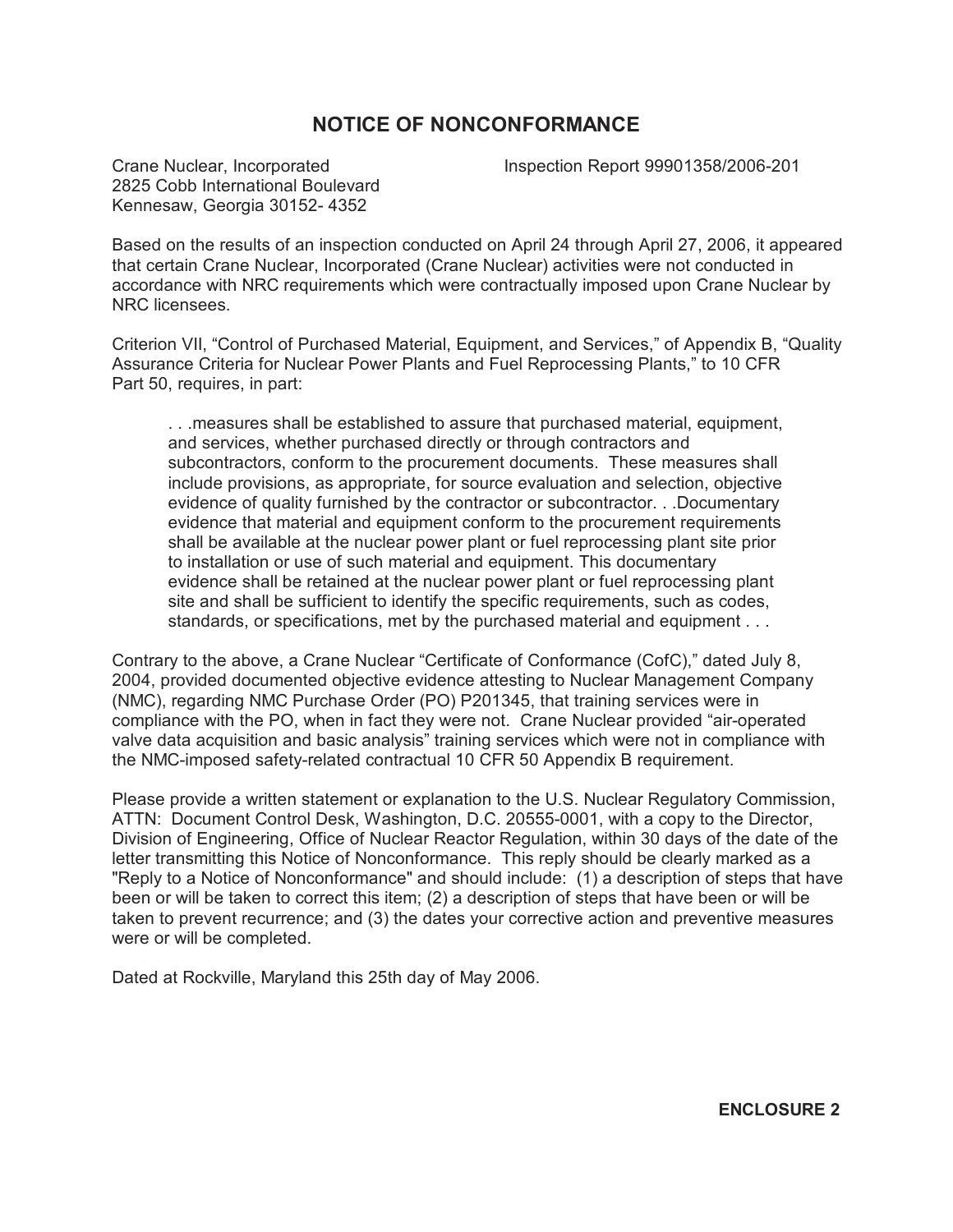# **U.S. NUCLEAR REGULATORY COMMISSION OFFICE OF NUCLEAR REACTOR REGULATION DIVISION OF ENGINEERING**

| Report No:               |           | 99901358/2006-201                                                                                                                                                                                                                                                                                                                                                                                                                               |          |  |  |  |
|--------------------------|-----------|-------------------------------------------------------------------------------------------------------------------------------------------------------------------------------------------------------------------------------------------------------------------------------------------------------------------------------------------------------------------------------------------------------------------------------------------------|----------|--|--|--|
| Organization:            |           | Crane Nuclear, Incorporated<br>2825 Cobb International Boulevard<br>Kennesaw, Georgia 30152-4352                                                                                                                                                                                                                                                                                                                                                |          |  |  |  |
| <b>Vendor Contact:</b>   |           | Mr. Stephen H. Fowler<br><b>Quality Assurance Manager</b><br>Crane Nuclear, Incorporated<br>(770) 429-4602                                                                                                                                                                                                                                                                                                                                      |          |  |  |  |
| Nuclear Industry:        | services. | Crane Nuclear, Incorporated (Crane Nuclear) is part of the Valve<br>Services Business Unit within the Fluid Handling Business Segment of<br>the Crane Corporation (Crane). Crane Nuclear provides valve products<br>and services to the domestic and international nuclear power Industry.<br>Products and services include nuclear-grade and safety-related valves<br>and valve parts, valve testing products, engineering, repair and testing |          |  |  |  |
| <b>Inspection Dates:</b> |           | April 24-27, 2006                                                                                                                                                                                                                                                                                                                                                                                                                               |          |  |  |  |
| Inspection Team Leader:  |           | (Original /s/ by J. Petrosino)                                                                                                                                                                                                                                                                                                                                                                                                                  | 05/22/06 |  |  |  |
|                          |           | Joseph J. Petrosino, DE/NRR                                                                                                                                                                                                                                                                                                                                                                                                                     | Date     |  |  |  |
| Inspector:               |           | (Original /s/ by S. Dennis)                                                                                                                                                                                                                                                                                                                                                                                                                     | 05/22/06 |  |  |  |
|                          |           | <b>Steve Dennis, DE/NRR</b>                                                                                                                                                                                                                                                                                                                                                                                                                     | Date     |  |  |  |
| Inspector:               |           | (Original /s/ by V. E. Hall)                                                                                                                                                                                                                                                                                                                                                                                                                    | 05/22/06 |  |  |  |
|                          |           | Victor E. Hall, DE/NRR                                                                                                                                                                                                                                                                                                                                                                                                                          | Date     |  |  |  |
| Approved By:             |           | (Original /s/ by D. F. Thatcher)                                                                                                                                                                                                                                                                                                                                                                                                                | 05/23/06 |  |  |  |

Dale F. Thatcher Quality & Vendor Branch A Division of Engineering (DE) Office of Nuclear Reactor Regulation (NRR)  $\overline{\phantom{a}}$ 

Date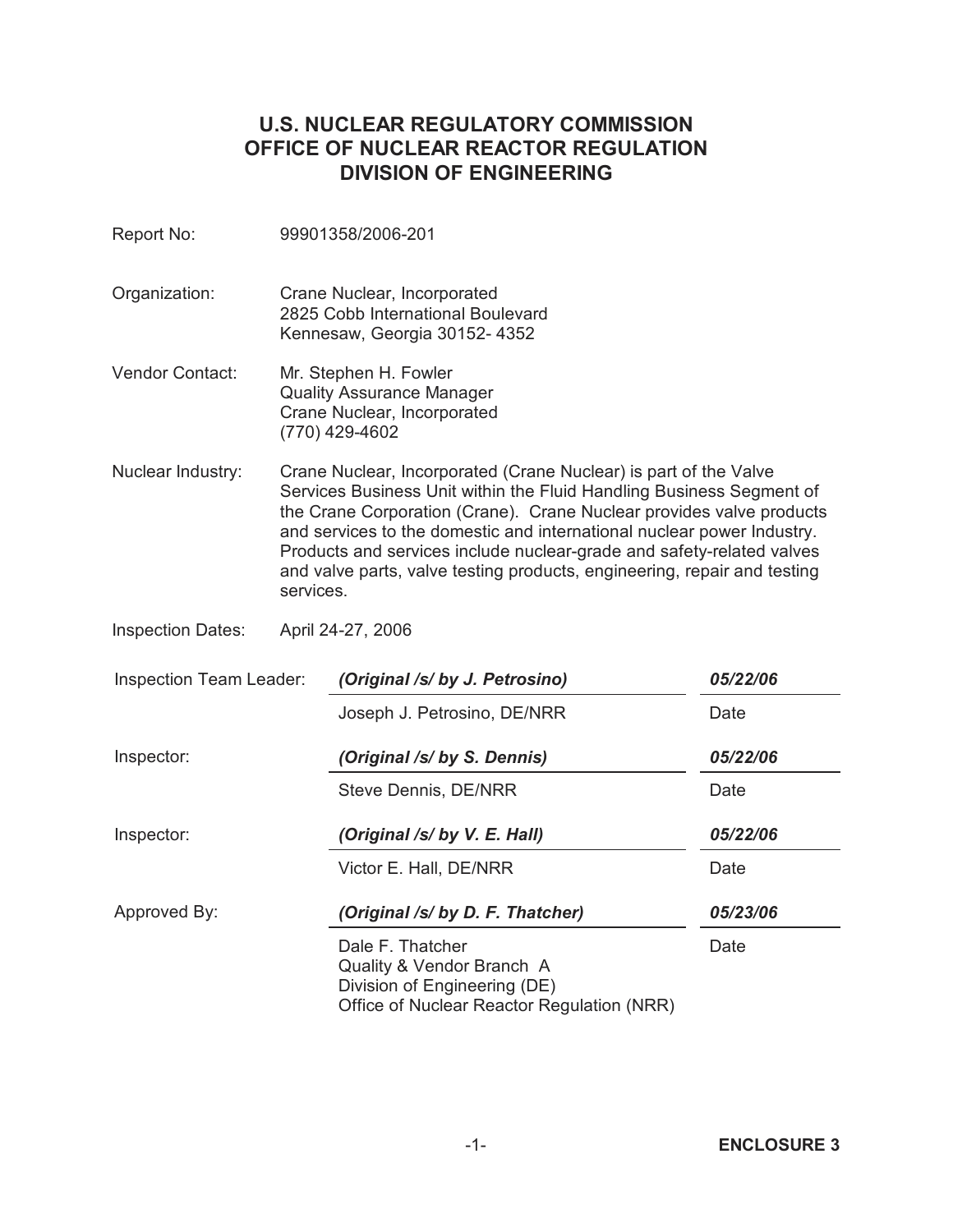### **1.0 INSPECTION SUMMARY:**

The purpose of this inspection was to evaluate selected portions of the quality assurance (QA) and 10 CFR Part 21 (Part 21) controls that Crane Nuclear has established and implemented. The inspection was conducted at Crane Nuclear's facility in Kennesaw, Georgia. The NRC inspection bases were:

- Appendix B, "Quality Assurance Criteria for Nuclear Power Plants and Fuel Reprocessing Plants," to Part 50 of Title 10 of the Code of Federal Regulations (Appendix B), and
- 10 CFR Part 21, "Reporting of Defects and Noncompliance."

During this inspection, violations of NRC requirements were identified and are discussed in Section 3.1 of this report. Additionally, one instance where Crane Nuclear failed to conform to NRC requirements contractually imposed upon them by NRC licensees was identified and is also discussed herein.

#### **2.0 STATUS OF PREVIOUS INSPECTION FINDINGS**

There were no previous NRC inspections performed at Crane Nuclear's facility in Kennesaw, Georgia, prior to this inspection.

#### **3.0 INSPECTION FINDINGS AND OTHER COMMENTS:**

3.1 10 CFR PART 21

#### 3.1.a. Inspection Scope

The NRC inspectors reviewed Crane Nuclear's Part 21 procedure, Quality Assurance procedure (QAP) 19.0, "Reporting of Defects and Noncompliance," Revision 9, that was adopted to implement the provisions of Part 21. Additionally, the NRC inspectors reviewed documents, such as nonconformance reports (NCRs), and corrective action reports (CARs) associated with the provisions of Part 21 that were controlled in accordance with the Crane Nuclear quality program.

#### 3.1.b. Observations and Findings

#### 3.1.b.1. Procedure QAP-19

The inspectors reviewed QAP 19.0 and determined that the procedure generally addressed the salient points of 10 CFR Part 21 and could assist effective implementation of the provisions of Part 21 with some clarification of the procedure. For example, the inspectors identified that *evaluations*, controlled under Crane Nuclear's Part 21 program, were being performed to decide upon technical engineering aspects for the deviation related to the component or service instead of for the regulatory requirement for determining whether a particular deviation could create a substantial safety hazard, determining whether a failure to comply is associated with a substantial safety hazard, or whether Crane Nuclear had the capability to perform the *evaluation* to determine if a defect exists. Crane Nuclear QAP-19.0 was found to have an incorrect definition for *evaluation*. QAP-19.0 was found by the inspectors to use the term "technical evaluation" instead of the §21.3 term of evaluation. 10 CFR Part 21.3 states,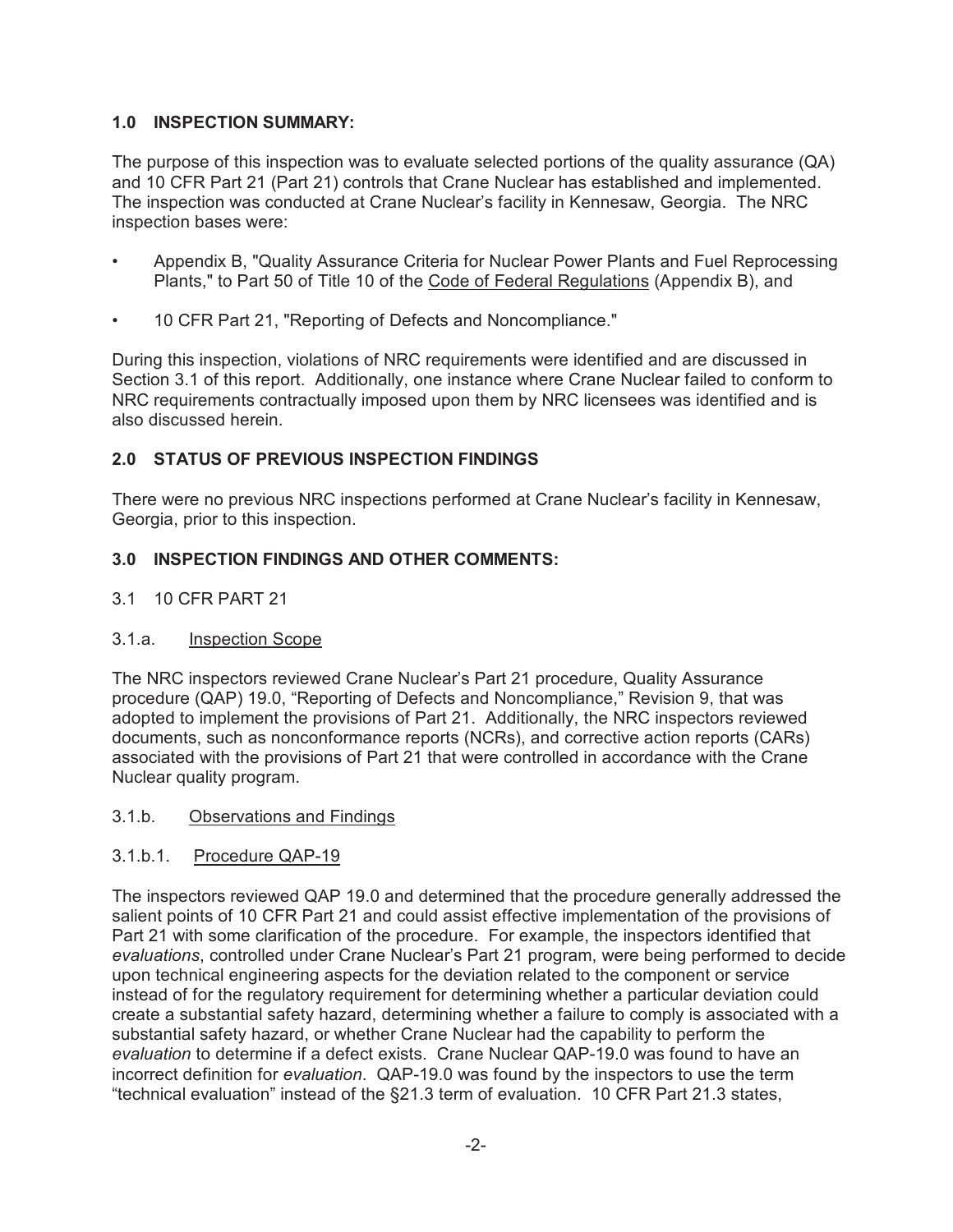*"evaluation* means the process of determining whether a particular deviation could create a substantial hazard or determining whether a failure to comply is associated with a substantial safety hazard."

Therefore, the inspectors determined that although the procedure was generally satisfactory, the Part 21 procedure required some clarification to ensure effective implementation of the provisions of Part 21. The inspectors and QA Manager discussed the potential conflicts that could be caused by incomplete definitions in QAP-19.0 and the required clarifications. The QA Manager revised QAP-19.0 prior to the exit meeting and the inspectors found the procedure satisfactory.

#### 3.1.b.2 Corrective Action and Nonconformance Programs

The NRC inspectors reviewed Crane Nuclear's Corrective Action and Nonconformance programs, including policies, procedures and implementation since 2004. Crane Nuclear's Corrective Action program is described in Section 16, "Corrective Action," of its Quality Assurance Manual (QAM)-1, and Crane Nuclear's Nonconformance Program is described in Section 15, "Nonconforming Materials, Parts, or Components," of QAM-1. The inspectors reviewed Corrective Action reporting, tracking, and resolution, and verified that measures were established to assess the applicability of 10 CFR Part 21.

The NRC inspectors reviewed the entire population of Crane Nuclear CARs and NCRs for approximately the last two years. The inspectors determined that the CAR forms which Crane Nuclear used to control the CAR process addressed root cause/effect on other items or jobs, corrective action, preventative action, applicability of Part 21 screening, problem cause, training disposition, Part 21 screening when applicable, and technical evaluation when applicable.

Additionally, the inspectors determined that the NCR forms which Crane Nuclear used to control its NCR process addressed the nonconformance description and details, probable cause, disposition/corrective action, applicability of Part 21 screening, training disposition, and the technical evaluation when applicable. Based on review and assessment of Crane Nuclear's CAR and NCR program control, the inspectors concluded this area was generally satisfactorily controlled.

However, the NRC inspector's review characterized two anomalies in Crane Nuclear's control of this area, and consequently characterized two violations of 10 CFR Part 21, one regarding CAR 157 and one regarding NCR-218. The violation regarding NCR-218 will not be cited due to the minor nature and because Crane Nuclear notified applicable NRC licensees through issuance of a service bulletin.

CAR 157 described an issue regarding strain gages used in a Crane Nuclear's Easy Torque Thrust™ (ETT) Sensor. The "Description of Condition" in CAR 157 stated in part:

Strain gages used in the ETT product have gage factors that are used to scale the instrument reading. When the product was released in 1996, it was assumed that the gage factors would always be the same. The possibility of gage factor changes when subsequent lots of gages were purchased was noted in 1999 and the accuracy statement as developed assuming that the gages with factors in the original range would be used . . . In 2003, new gages were purchased that had torque gage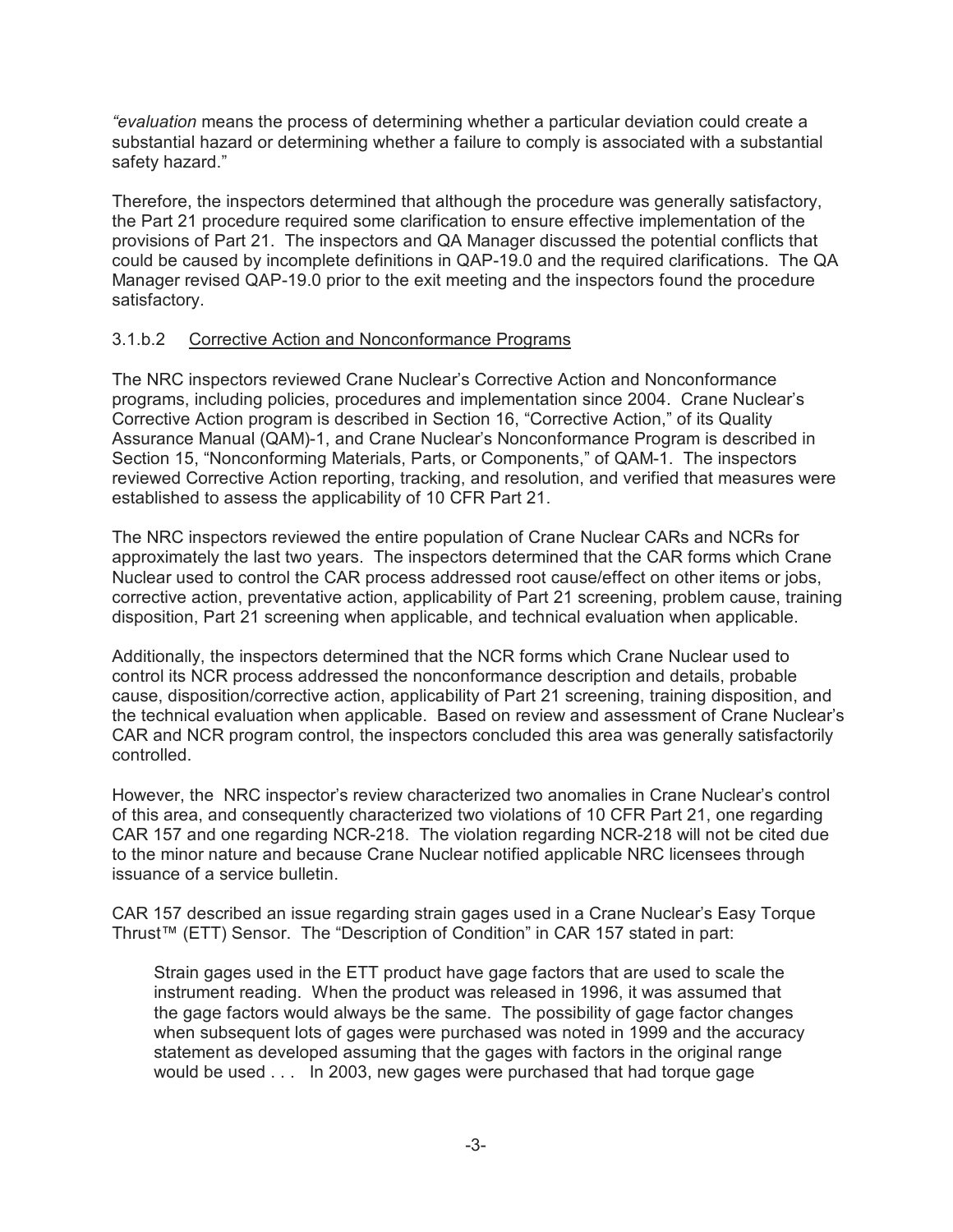factors outside of the original range. Several lots have been received since with these out of range gage factors.

Crane Nuclear stated in their Part 21 screening form for this issue: "analysis shows that the bias error introduced by the change in torque strain gage factors is within the bounds of the original error analysis and does not constitute a deviation." However, the inspectors note that §21.3 of Part 21 states *"deviation* means a departure from the technical requirements included in a procurement document."

Although Crane Nuclear failed to identify this issue as a *deviation*, they performed an engineering analysis (instead of the required Part 21 *evaluation*) to determine the effect on accuracy of their ETT Sensor, and provided that information to their customers in the form of a May 23, 2005, Hot Tip: HT-2005-001, "Easy Torque Thrust™Sensor Gage Factors." However, the inspectors determined that in this case, the gage factor variation was a departure from the technical requirements in the original procurement document. Therefore, the Crane Nuclear identified departure from the technical requirements was a *deviation* and subject to *evaluation* or if Crane Nuclear did not have the capability to evaluate the deviation as discussed in §21.21(b) of Part 21, then Crane Nuclear was required to inform its customers within five working days of the *discovery* of the *deviation*.

The inspectors determined that Crane Nuclear did not perform the required Part 21 evaluation or inform their customers of the deviation so its customers could cause an evaluation to be performed. Although Crane Nuclear's customers were informed of the technical aspect of the matter through issuance of Hot Tip-2005-001, the NRC licensees were not made aware of their responsibility to evaluate the deviation pursuant to Part 21. Violation 99901358/2006-201-01 was identified in this area.

NCR-218, June 1, 2004, described a Duke Power question about the Black Diamond Engineering (BDE) software analysis of an air-operated valve (AOV) test report stating that the report was improperly calculated and reported. NCR-218 stated that the BDE Report incorrectly added a friction force to the reported seat load, spring only field (Note: Due to proprietary concerns, the technical issue will not be discussed in detail). As a result of multiple customer applicability, Crane Nuclear developed and issued a Customer Service Bulletin (CSB)-2004-01, "Seat Load, Spring Only Calculation." Crane Nuclear determined on June 1, 2004, using its Part 21 screening form that the issue was applicable to Part 21 and was a *deviation* required to be evaluated.

Although Crane Nuclear performed an engineering analysis and determined that its customers should receive the service bulletin, the inspectors determined Crane Nuclear did not perform the Part 21 required *evaluation* to determine if a *substantial safety hazard* or *defect* existed, nor did Crane Nuclear inform its customers of the *deviation* within five working days from the point of *discovery* which occurred on June 1, 2004. Customers were informed of the *deviation* after Crane Nuclear mailed its CSB-2004-01 on June 14, 2004. As defined in §21.3 of Part 21, *"discovery"* "means the completion of the documentation first identifying the existence of a deviation or failure to comply potentially associated with a *substantial safety hazard* within the *evaluation* procedures discussed in §21.21(a)" of Part 21.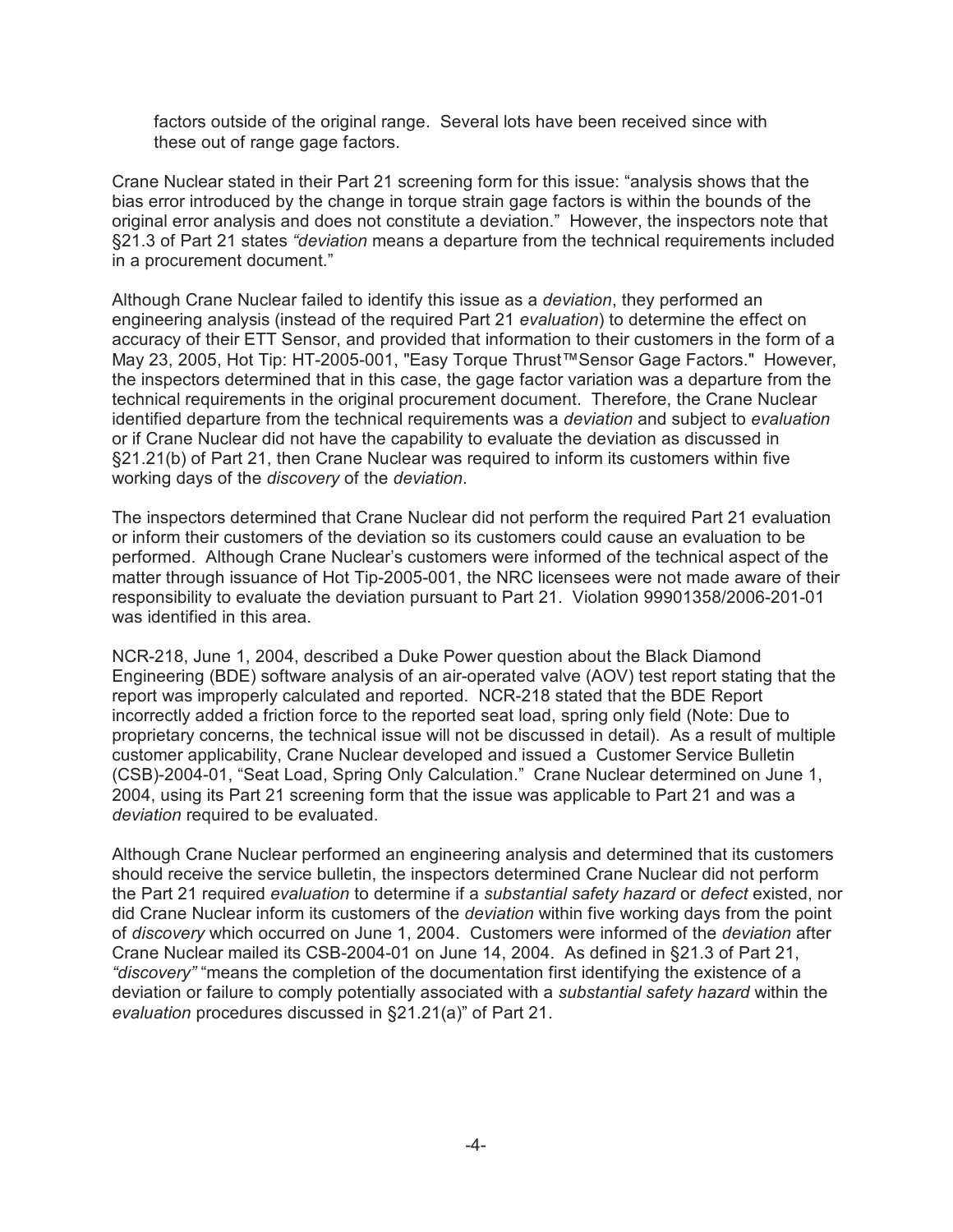Although a violation was characterized in this area, it will not be cited due to the minor nature of the violation and recognition of Crane Nuclear's service bulletin transmittal regarding the matter.

### 3.1.c. Conclusions

The inspectors determined the Part 21 program control by Crane Nuclear was generally acceptable with certain exceptions. Those exceptions included two violations of 10 CFR Part 21 that are discussed above (one violation is non-cited) and the inspectors also identified that QAP-19.0 required some clarification and therefore, conducted discussions with Crane Nuclear staff to talk about the salient points of Part 21 which ensure effective implementation of the provisions of Part 21. It was concluded that Crane Nuclear's CAR and NCR program control was generally acceptable and appropriately interfaced with 10 CFR Part 21.

#### 3.2 NRC Licensee Purchase Orders and Certification of Requirements

#### 3.2.a. Inspection Scope

The NRC inspectors reviewed a sample of NRC licensee purchase order (POs) packages to examine the scope of safety-related (S/R) products and services that Crane Nuclear provides to the nuclear industry. The inspectors reviewed PO packages for Crane Nuclear products such as, Easy Torque Thrust™ (ETT) valve diagnostic equipment, Sensors, valve C-Clamps, training, and on-site valve maintenance, testing, and support. The NRC inspectors reviewed PO packages back to the 2004 time period to determine compliance with QAP 4.0, "Procurement Document Control," and section 4.3 "Procurement Document Review" of the Crane Nuclear QAM-1 quality program.

#### 3.2.b. Observations and Findings

The inspectors' review determined that the PO packages were generally in compliance with the quality program requirements. The inspectors observed that Crane Nuclear's incoming customer sales order form included a checkbox for Part 21 and Appendix B applicability and each PO package also included a PO review cover sheet and a PO checklist. These PO package worksheets appeared to assure that QA and Part 21 requirements were determined and addressed. All S/R PO review cover sheets reviewed by the inspectors invoked QAM-1 and in some cases, also invoked the licensee's PO and QA requirements. For example, when performing on-site valve maintenance, Crane Nuclear may adopt the licensee's QA requirements, as specified in the purchase order.

The NRC inspectors reviewed QA packages associated with the POs which included Certificates of Conformance (CofCs) and/or Certificates of Calibration of Measuring and Test Equipment. Section 4.4 "Documentation Requirements" of Crane Nuclear procedure QAM-1 states:

*When items or services are procured, documentation is obtained from the supplier to ensure their quality. Documentation requirements (e.g. Certificate of Conformance, Certified Mill Test Report) are specified in the purchase order.* 

The NRC inspectors also noted that section 2.1 "General" of QAM-1 stated in part, that the QA Manager or his designated representative is responsible for the completion of Certificates of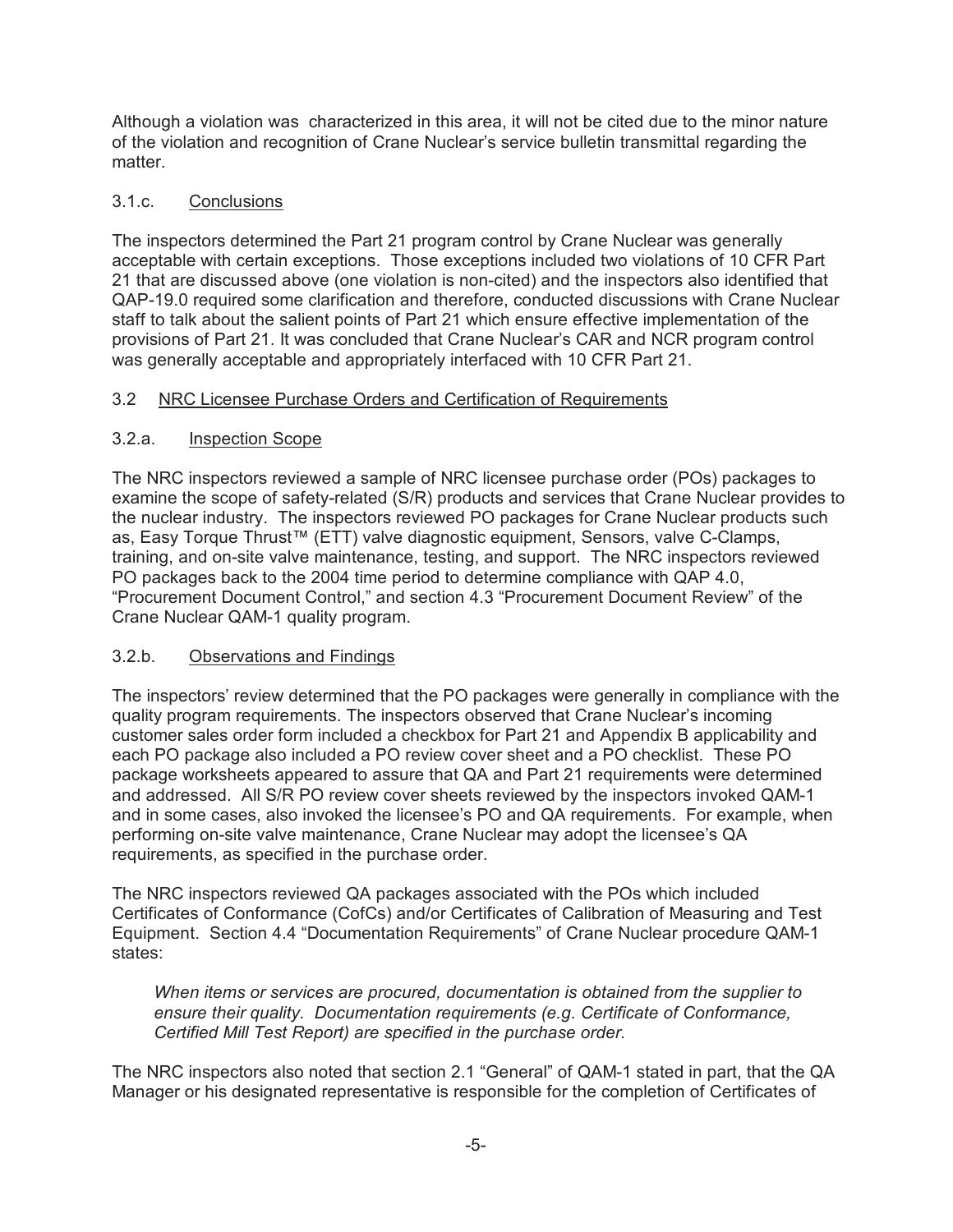Conformance and/or Compliance. The inspectors found examples of signed certificates in the sample of QA Packages reviewed. Additionally, the NRC inspectors reviewed a sample of documentation associated with the Certificates and verified that objective evidence existed (i.e., the work met standards and requirements specified in the PO) and that the requirements were met in all packages reviewed except one CofC associated with Nuclear Management Company (NMC) PO P-201345, dated April 1, 2004. NMC PO P-201345, contractually required Crane Nuclear to provide training services. That licensee PO required Crane Nuclear "to provide offsite AOV data acquisition & Analysis training at Crane Nuclear for three I&C Technicians for the week of June 21 through June 25, 2004." The NMC PO imposed requirements of 10 CFR Part 50, Appendix B and 10 CFR Part 21.

Previous discussions identified that Crane Nuclear staff did not control its training services within its 10 CFR Part 50, Appendix B quality program. The Crane Nuclear staff explained they controlled the qualification and certification of its Crane Nuclear Instructors under the QAM-1 (10 CFR Part 50, Appendix B) quality program, but stated none of its training services are controlled within or under a 10 CFR Part 50, Appendix B QA program. As a result of those discussions, the inspectors asked to see an example of a CofC provided to an NRC licensee for training services. The inspectors were provided with a Crane Nuclear Certificate of Conformance to NMC-Kewaunee Nuclear Power Plant, dated July 8, 2004. That CofC stated:

Crane Nuclear, Incorporated hereby certifies that the training services supplied and provided to the listed personnel, meets all of the requirements of NMC [purchase order] P-201345, the Crane Nuclear Sales order 103628 and the Crane Nuclear Quality Assurance Manual (QAM-1), Revision 17, dated March 9, 2004, which meets the requirements of 10 CFR50, Appendix B and ASME NQA-1.

Further discussions and review of the P-201345 PO package identified a Crane Nuclear PO addendum titled, "Special Conditions-Training." The Crane Nuclear PO package addendum provided various additional "Training Provisions" including one exception which stated "Crane Nuclear supplied training materials are not quality documents and the provisions of 10 CFR Part 21 shall not apply." Other PO training service packages were found to contain the same special conditions-training addendum with the same exemption of Part 21 provisions. The NRC inspectors explained to Crane Nuclear personnel that contractual exception to the provisions of 10 CFR Part 21 cannot be taken if a basic component or service is being procured or unique nuclear safety-related requirements are applicable to the NRC licensee procurement.

The inspectors reviewed other Crane Nuclear training service PO packages and no other CofC certifications were identified which certified compliance to QAM-1 or 10 CFR Part 50, Appendix B QA unique requirements. The QA Manager stated that the CofC from NMC's P-201345 procurement was the only CofC issued. The QA Manager believed that it was an oversight. However, the CofC was provided to the NMC and it provided objective evidence to the NRC licensee that its PO requirements were in compliance. Nonconformance 99901358/2006-201- 02 was identified in this area.

#### 3.2.c. Conclusions

The inspector determined that Crane Nuclear's control of NRC licensee POs and certificates were generally acceptable except for the one CofC discussed above.